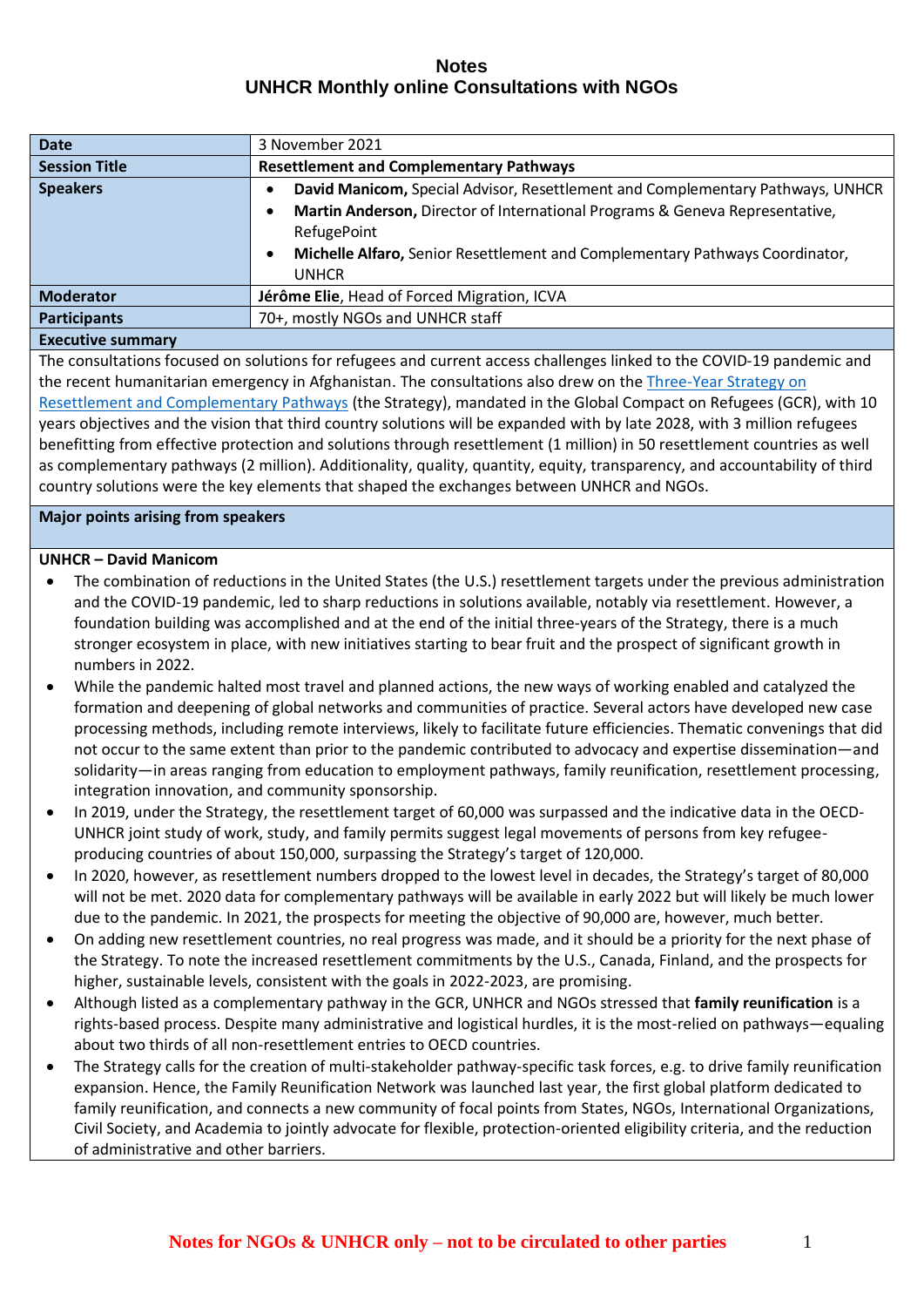- **Education pathways** is a third country solution closely linked to the overall UNHCR Education Strategy. International education is a \$50 billion industry and yet financing remains one of the big challenges and an organized effort to grow global effort for education pathways is a new area. The potential is large with States best practices to leverage such as from Portugal, Italy, Canada, s well as new education corridors in France and ambitious work in the U.S. through the President's Alliance.
- The new Global Task Force on Third Country Education Pathways (called for in the Strategy) is now in place and cochaired by Open Societies University Network and the World University Services of Canada, including States and ever larger and more influential organizations and networks such as the European Commission and the European University Association.
- On **employment and labour mobility**, the huge scale of legal cross-border flows for employment makes it likely that this path represents the greatest long-term potential. Benefits are self-evident: integration outcomes, refugee selfagency and self-respect, mutual benefits for receiving societies, and building a narrative of refugees as contributors. Given demographic pressures and labour shortages across many economies and sectors, there is a momentum building on the narrative of refugees as contributors. Nonetheless, this is also the area of greatest legal, political, and policy design complexity. New structures and new relationships are needed to maximize current potential.
- Labour mobility pilots as planned pathways have been implemented the last three years in Australia, Canada, and the UK, and are under consideration and development in other countries (e.g. Italy, Ireland, Belgium, Portugal) with EU support and funding. Canada, after some delays due to the Afghanistan emergency, will launch a global task force on refugee labour mobility in 2022.
- **Community sponsorship** can reinforce the three pillars of the Strategy by expanding resettlement, increasing the quality and quantity of reception and integration capacity, and building welcoming communities through deep engagement and empowering private citizens and community groups of all sorts. It can make responsibility-sharing and solidarity with countries of first asylum very direct and real.
- During the period of the Strategy, community sponsorship has been increasingly mainstreamed in Europe with strong policy and financial support. New programs are now in place in the UK, Ireland, Germany, Argentina, Belgium, New Zealand, Spain and under development or a planning stage in countries including Brazil, Portugal, the U.S. but the challenge remains to make these new programs larger in scale to significantly contribute to the Strategy's goals.
- There are numerous thematic developments to cover under the Strategy, but to quote one of them, the Strategy also identifies the CRISP (the UNHCR-IOM Sustainable Resettlement and Complementary Pathways Initiative) as a platform to build capacity for new and existing programs. For example, the CRISP allowed to target training for government officials/practitioners and key stakeholders and to update [UNHCR's Integration Handbook](https://www.unhcr.org/handbooks/ih/) to guide reception and integration of resettled refugees, launched with support from NGOs, States, and other partners.

#### **[RefugePoint](https://www.refugepoint.org/our-work/why-refugees/) – Martin Anderson**

- Immediately after the completion of the Strategy, all stakeholders were invited to contribute to the Strategy's [Global](https://globalcompactrefugees.org/sites/default/files/2021-01/Global%20Action%20Plan%20%28May%202020%29.pdf)  [Action Plan](https://globalcompactrefugees.org/sites/default/files/2021-01/Global%20Action%20Plan%20%28May%202020%29.pdf) for implementation issued in 2020.
- Most of the activities RefugePoint undertakes are about piloting new complementary pathway programs.
- First, there is the Economic Mobility Pathways Project, a partnership led by the Government of Canada, along with UNHCR, Talent Beyond Boundaries, RefugePoint and other partners. RefugePoint's role is to identify refugees in Kenya who may be eligible for jobs in Canada; help individuals apply for those jobs; and then work with any successful candidates to help them navigate the lengthy and complex immigration process. Currently, the economic mobility program has helped nearly 100 refugees in Kenya to apply for jobs in Canada. Most of them are still in various stages of the recruitment process, but more than 30 have received job offers, while most refugees are still in various stages of the immigration process, 4 have recently arrived in Canada.
- RefugePoint had an enormous initial learning curve, in part linked to the assumption that economic mobility would be a lot like resettlement. In some ways it is, but in other ways, RefugePoint found it to be quite different: resettlement eligibility is determined by vulnerability, and most interactions are about documenting vulnerability. For economic mobility, it is the opposite, it is about documenting skills and qualifications, reminding all of us about the importance of dignity and personal agency in third-country solutions programs and processes.
- Second, RefugePoint has a role in family reunification programs too. In partnership with UNHCR, the International Refugee Assistance Project (IRAP), as well some *pro bono* legal support, the NGO role has been to use staff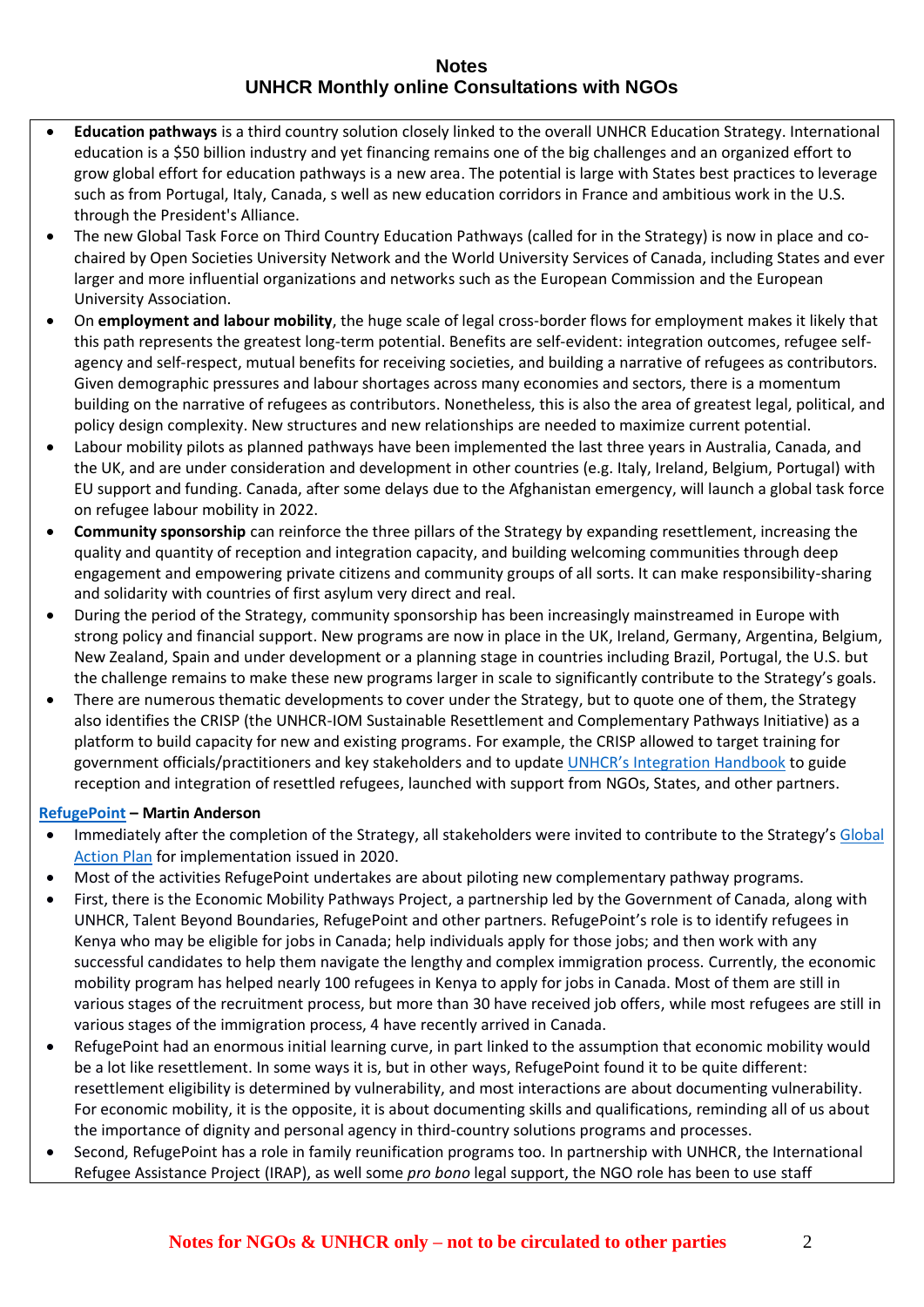deployment to work in countries of asylum, primarily along the Central Mediterranean migration route, to identify refugees who may be eligible for family reunification with relatives already in destination countries in Europe and elsewhere. Once identified, RefugePoint then refers the cases to IRAP, which takes on the legal work needed to hopefully lead to an approved family reunification application. This is the first program designed to proactively identify potentially eligible refugees in countries of asylum and then support them and their relatives through the application process to date 900 refugees have been helped to pursue family reunification and over 100 have already been reunited with their families.

- Drawing from RefugePoint contributions to the Strategy and its action plan, two important lessons learned should be emphasized. First, with family reunification, there is growing recognition that framing it as "one pathway among many complementary pathways" significantly diminishes its unique importance as the only rights-based pathway. RefugePoint suggested allowing NGOs and UNHCR a do-over, to isolate and elevate family reunification and give it the place it deserves, rather than simply lumping it in with other pathways. Without suggesting a hierarchy, it is still helpful to think of various pathways in terms of categories: economic mobility and education visas are qualificationsbased pathways; resettlement and humanitarian visas are needs-based; and family reunification is a rights-based pathway.
- Second, a helpful way of thinking about growing complementary pathways programs is in terms of **removing the barriers** refugees face when trying to access many of them. In theory, refugees have always been able to apply for jobs, scholarships, family reunification, and other pathways to destination countries around the world. However, their unique situation as refugees has made it nearly impossible for so many of them. Important barriers are documentation, as many refugees forced to flee do not have time to grab a passport, or diploma, or marriage certificate, and should not be penalized for not having documentation. Then, except for resettlement, there are often prohibitive costs associated with pursuing any other type of immigration visa. These range from the many fees for various steps in the process to the flight's cost and the much higher cost of living upon arrival.
- Family Unity: In various ways, resettlement generally allows for a much broader conception of family than most other pathways, which focus only on the narrowest nuclear family interpretation. This poses a challenge for many refugee families, which are in general more likely to be larger and include non-nuclear family members.
- Support Services: Resettled refugees generally have access to a range of support services upon arrival that are not necessarily available to immigrants arriving through other pathways. However, just because a refugee may have job skills, or a scholarship, or a sponsor does not mean she/he does not need additional integration supports.
- Finally, today there is a lot of focus on complementary pathways. The evacuations from Afghanistan have amplified the trend, as States have reacted with impressive initiative and innovation to meet new needs. However, the central importance of resettlement as a durable solution for refugees in need of protection cannot be overlooked. In short, complementary pathways must be in addition to resettlement.

# **UNHCR – Michelle Alfaro**

- Th[e Projected Global Resettlement Needs](https://www.unhcr.org/protection/resettlement/60d320a64/projected-global-resettlement-needs-2022-pdf.html) have reached 1,47 million persons in 2022, with three priority situations, Syria, CRRF countries, Central Mediterranean and now additionally Afghanistan.
- From January to September 2021, 34,000 resettlement submissions took place, a 10% increase from 2020. 26,000 departures happened, a 70% increase from 2020 but departures remain low, as the pandemic and Afghanistan have contributed to the slowness in departures. UNHCR has been advocating with countries to speed up departures.
- Currently, 74 UNHCR operations are submitting cases and 23 States accept UNHCR submissions. The primary countries processing resettlement are the U.S., Canada, Sweden, Germany, and Norway.
- UNHCR continued to encourage States to provide additional resettlement places and some programs remain inactive due to the pandemic and some States have also made no resettlement commitments yet.
- UNHCR made a recommendation to the EU to resettle 36,000 persons in 2022 and the EU came back with about 30,000 places, a positive sign.
- Regarding the Afghanistan situation and access to solutions, UNHCR has been advocating for additional resettlement places for Afghans. In terms of the overall population, globally there are 2.6 million Afghan refugees, although the number is much higher, but it is the number either registered through a country or with UNHCR. 2.2 million of those refugees are in Iran and Pakistan.
- In 2021, 1'280 Afghan refugees were resettled, not in response to the current Afghanistan situation.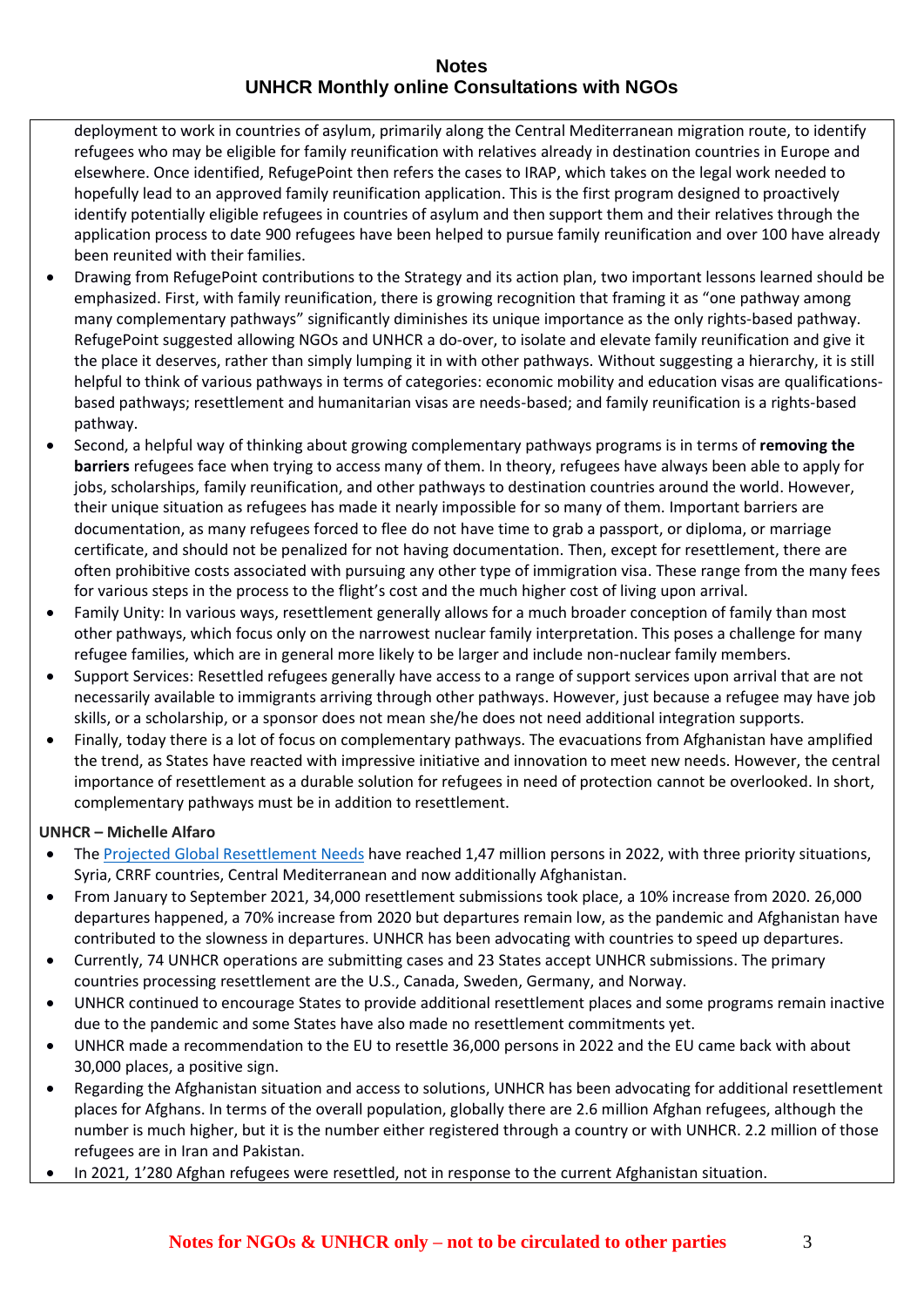- Currently, there is no quota for Iran and Pakistan as a result that UNHCR has no dedicated staffing in these countries to process resettlement but can only proceed on an *ad hoc* basis for individual cases. So, UNHCR is building up processing capacity in Iran and Pakistan as a top priority.
- UNHCR's proposal related to the current emergency has been to resettle 85,000 Afghan refugees over the next five years and asked the EU to take about half of those, i.e., 42,000. These places for Afghans would be in addition to the 2022 quota requested from the EU.
- 96,000 Afghans are estimated to be in need of resettlement as per the 2022 Projected Global Resettlement Needs and it would probably be higher.
- UNHCR stressed several key messages on Afghanistan, first for States to distinguish evacuations from resettlement, which are two distinct programs. Evacuations are an *ad hoc* emergency measure implemented directly by States for persons known by them, who have worked and collaborated with them. Resettlement is a more labour intensive, time-consuming and it has a different set of processes involved.
- Given the current overall profile of the Afghan refugee population, many of whom have been in asylum countries for years, most of those in need of resettlement belong to a protracted refugee population. UNHCR is therefore advocating for States to establish quotas regardless of arrivals in countries of asylum.
- Resettlement slots need to be preserved for those who are the most at risk in the country of asylum and are waiting for years with high resettlement needs.
- UNHCR highlighted the need for increased access to family reunification, making it easier and more accessible to expanded families or other dependents that might be part of the family.
- UNHCR recently issued a statement calling on [access to family reunification](https://www.unhcr.org/en-ie/news/press/2021/8/61268add4/unhcr-calls-on-government-to-expand-family-reunification-opportunities.html) for Afghan refugees where States are urged to adjust their procedures and requirements through expedited processing, flexible processing methods such as remote interviewing and flexibility regarding documentation.
- With the Afghanistan situation, there is more than ever a need to expand complementary pathways for refugees including through humanitarian, labor, and education pathways, e.g., many students and scholars may be eligible for education opportunities.
- UNHCR is encouraging States to establish humanitarian visas as another complementary pathway, especially for persons who are known to them or have strong links to their countries.
- UNHCR also encourages States to establish or expand community sponsorship programs, which have many benefits, to help increase reception and integration capacity in receiving countries.
- At the 7 October EU High-Level Meeting on providing protection to Afghans at risk, there were two events, a highlevel meeting with our High Commissioner, interior ministers, ministers of foreign affairs and a meeting at senior officials level. The meeting objectives were to discuss how to provide protection to Afghans at risk, for different categories of persons receiving support, and identify concrete commitments that could be made. The objective of this meeting was also to continue the discussions on partnerships and collaboration with EU Member States and associated States. The EU, the U.S., Canada, and the UK were also invited to participate in working together on providing protection for Afghans.
- The key messages highlighted by UNHCR included calling on the EU to resettle 42,000 Afghans over a five-year period, demonstrate solidarity with countries hosting Afghan refugees for many years, and the importance to provide access to asylum for Afghans at the EU borders.
- The European Commission expressed the need to do more for Afghan refugees and stressed the goal to have more resettlement, in addition to the requested resettlement quota of 30,000 that the EU asked Member States to admit. So far, very few firm pledges for additional Afghan resettlement places have been made despite major announcements from Canada and the UK.
- The European Commission stressed the need to not only look at short-term for evacuations but also to medium- and longer-term solutions like resettlement and humanitarian admissions.
- Additionally, the European Commission announced a Multi-Annual Support Plan for Afghans at risk with funding support and through its agencies. A task force will be established to advance the Multi-Annual Support Plan.
- EASO announced an Expert Platform on Afghanistan under the EASO Network on Resettlement and Humanitarian admission with the participation of EU Member States, the U.S., Canada, UK, UNHCR, IOM, and ICMPD. An inaugural meeting already took place on 21 October and worked on terms of reference.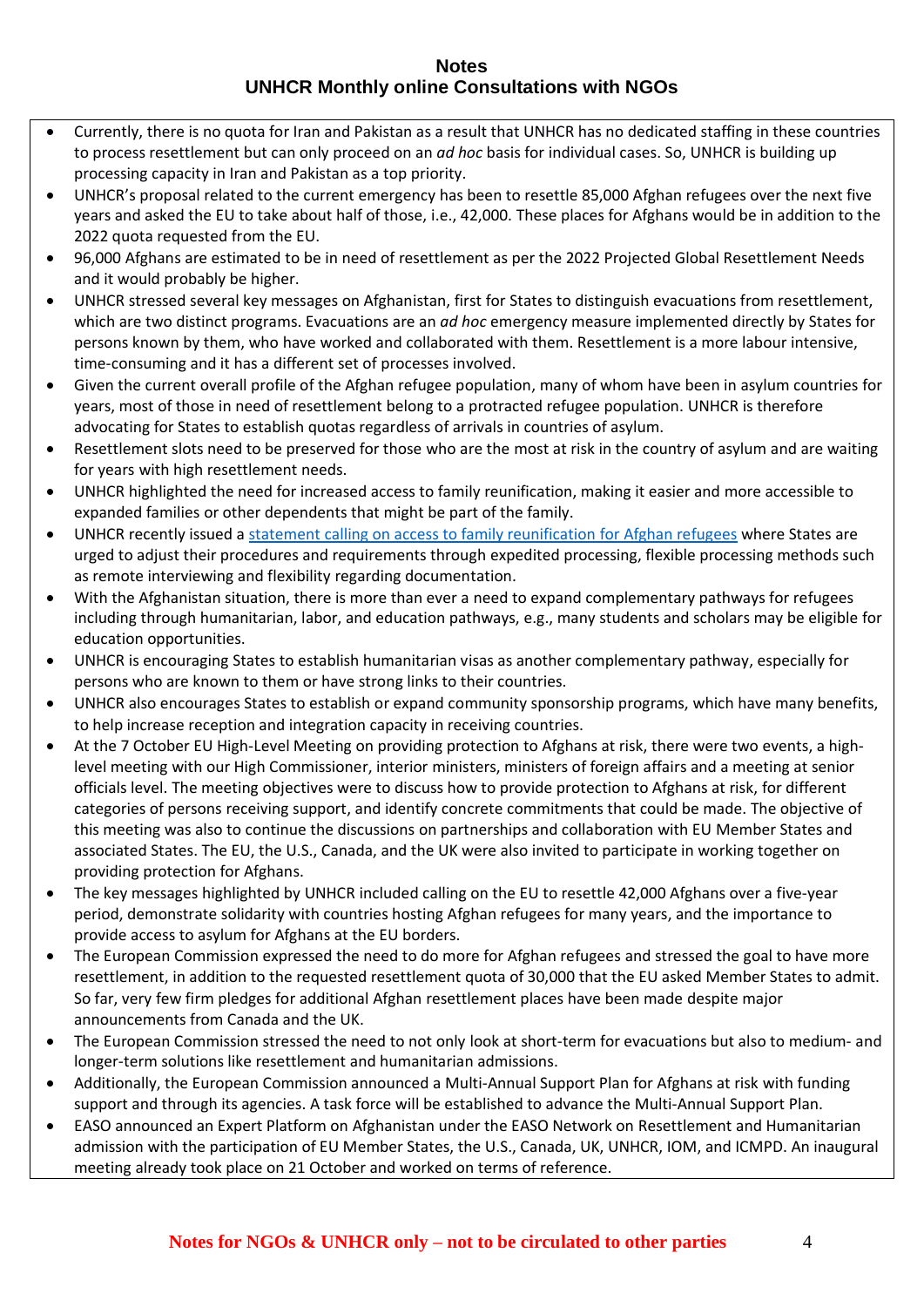• One of the key concerns for UNHCR is for States to not use evacuations in lieu of resettlement places, to not create competition between existing cases; that is why the concept of additionality is paramount.

#### **Major points arising from discussions**

- Participants agreed that States must consider humanitarian protection mechanisms as **additional** to resettlement quotas and acknowledged that pathways must provide rescue.
- Increased access to resettlement also means **equity** access during a humanitarian emergency, bearing in mind that quantity and quality are not mutually exclusive.
- Equity is also about gender as suggested by New Women Connectors. In Afghanistan, some women are in high danger because of domestic violence, sexual orientation, and there are very limited solutions options for them.
- Related to equity, all the emphasis seems to be on pathways for skilled refugees' and attention must also be paid to the potential for protection-sensitive labor pathways for unskilled and semi-skilled refugees.
- UNHCR and NGOs argued that **monitoring, clear data, and reporting** are crucial. Mechanisms must be adequately funded to monitor and evaluate resettlement and complementary pathways programs and facilitate accountability to affected populations. UNHCR's work on the **GCR Indicator Report** will be publicly available and a transparent way to evaluate resettlement and complementary pathways [*since this meeting, the Indicator report was released and accessible [here](/Users/loisedairocheteau/Downloads/•%09https:/www.unhcr.org/global-compact-refugees-indicator-report)*.]
- Before the escalation of the humanitarian emergency in **Afghanistan**, several NGOs issued a join[t statement calling for](https://eu.rescue.org/report/joint-statement-time-get-resettlement-moving)  [at least 36,000 refugees to be resettled by the EU in](https://eu.rescue.org/report/joint-statement-time-get-resettlement-moving) 2022, very much in line with UNHCR recommendations. Then, ahead of the October High-Level Forum, 25 NGOs issued a join[t statement urging the EU to expand access to pathways](https://eu.rescue.org/press-release/joint-statement-eu-cannot-shirk-its-responsibilities-towards-afghans-need)  [to protection from Afghanistan,](https://eu.rescue.org/press-release/joint-statement-eu-cannot-shirk-its-responsibilities-towards-afghans-need) a critical statement in particular because of the securitized and concerning framing of the crisis by European leaders.
- UNHCR and NGOs emphasized that States have been very reluctant to make public commitments to resettle refugees from Afghanistan and instead prefer *ad hoc* evacuations. However, European States are well-positioned to make ambitious resettlement pledges for 2022 and beyond to start investing in a sustainable increase of resettlement efforts and also to ensure that pledges are implemented promptly. The significant delays in the past years have increased rather than reduce the burden on countries of asylum.
- The International Rescue Committee and several other NGOs continue to call for a targeted resettlement scheme and an urgent expansion of safe pathways from Afghanistan and the region. It is crucial to make sure that people at risk can safely leave the country, for States to make use of all available pathways to safety while providing secure and predictable legal status upon arrival, which is not something applied in all cases.
- States must also ensure that in the medium-term, responsibility for offering protection does not remain primarily with neighboring countries such as Iran and Pakistan that already host 90% of recognized Afghan refugees, not only as a sign of solidarity but also to encourage those countries to continue offering protection and enable border crossings.
- HIAS proposed to analyze lessons, invest in **emergency preparedness for pathways** as the Strategy was drafted prior to the pandemic and the current emergency in Afghanistan. The impacts of these situations have raised questions about how certain pathways are affected by an emergency. This pushes to take a closer look at innovations, new systems, capacity, and escalation processes to enable certain pathways to be viable to response mechanisms in emergencies.
- HIAS also acknowledged that for the small percentage of refugees gaining access to durable solutions, the process is stressful: needs for mental health and psychosocial support throughout the resettlement process cannot be ignored.
- Caritas Internationalis shared **examples of complementary pathways** such as the emergency transit mechanism that allows refugees from Libya to arrive in Italy, the education pathways developed under the [University Corridors for](https://universitycorridors.unhcr.it/)  [Refugees](https://universitycorridors.unhcr.it/) in which Italian universities grant student status to refugees. Started in 2019 the project now includes 24 Italian universities for about 45 scholarships available in Italy. Finally, Caritas shared that an upcoming new agreement with the Italian government may open a humanitarian corridor for Afghan refugees in Iran and Pakistan.
- Along with NGOs, UNHCR, and States roles, PILnet focused on **the importance of lawyers' role** in facilitating access to complementary pathways, including in the current Afghanistan situation. This is an area where lawyers can play a very valuable role and help through supporting applications and related processes, also in cases where unfortunately those in need are not able to access refugee status determination processes. There is always space for strengthening existing